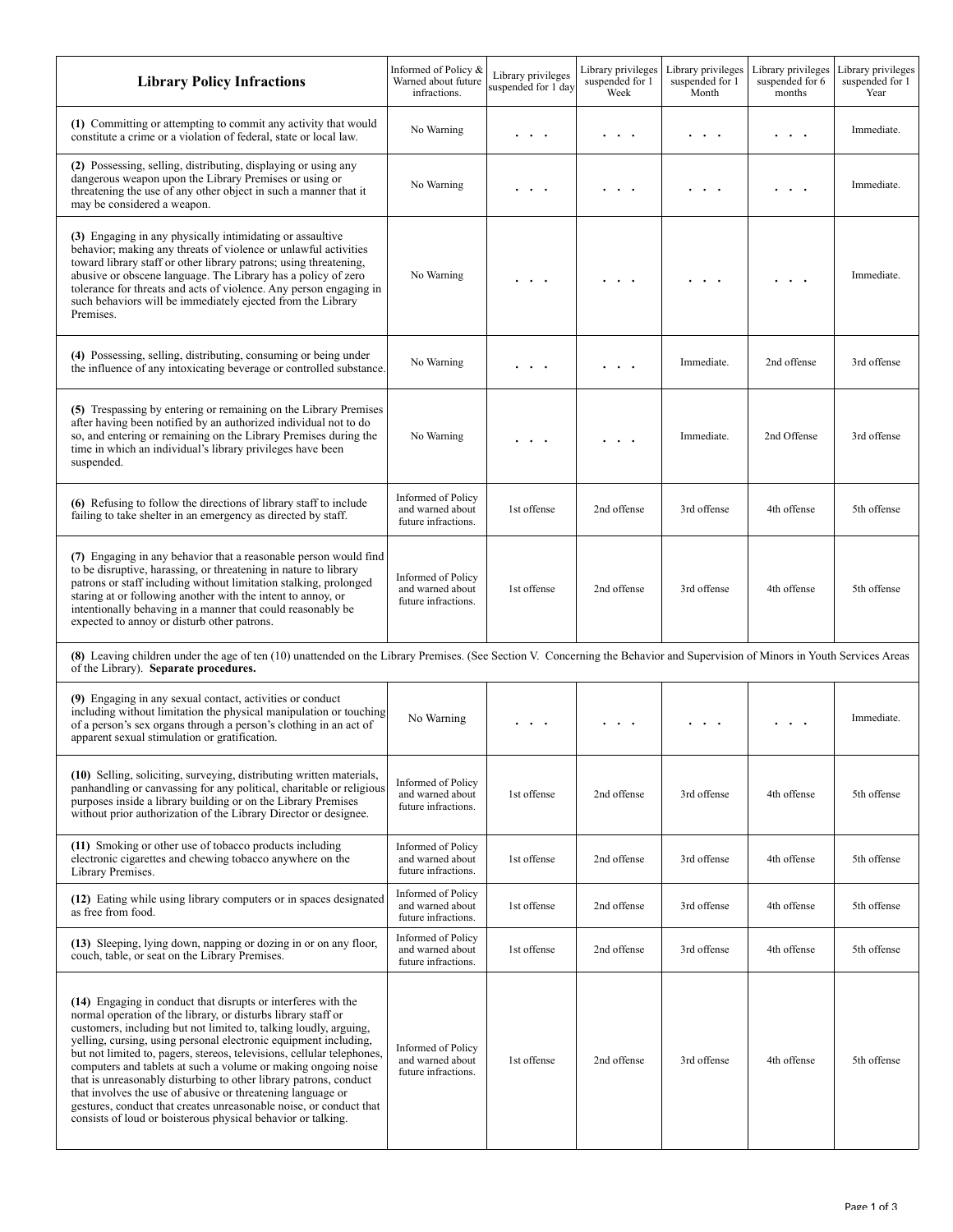| <b>Library Policy Infractions</b>                                                                                                                                                                                                                                                                                                                                                                                                                                          | Informed of Policy &<br>Warned about future<br>infractions.               | Library privileges<br>suspended for 1 day | Library privileges<br>suspended for 1<br>Week | Library privileges<br>suspended for 1<br>Month | Library privileges<br>suspended for 6<br>months | Library privileges<br>suspended for 1<br>Year |
|----------------------------------------------------------------------------------------------------------------------------------------------------------------------------------------------------------------------------------------------------------------------------------------------------------------------------------------------------------------------------------------------------------------------------------------------------------------------------|---------------------------------------------------------------------------|-------------------------------------------|-----------------------------------------------|------------------------------------------------|-------------------------------------------------|-----------------------------------------------|
| (15) Emitting strong pervasive odors, including odors caused by<br>perfume or cologne that unreasonably interferes with library user<br>or staff comfort, safety, use, or peaceful enjoyment of the library,<br>without limitation.                                                                                                                                                                                                                                        | Asked to leave<br>immediately; may<br>return when problem<br>is corrected |                                           |                                               |                                                |                                                 |                                               |
| (16) Bringing in items, excluding personal items (purse, laptop,<br>briefcase), that occupy floor space in excess of 14" W x 17" H x<br>20 L." Items are measure in totality and must be placed and fit<br>easily into a measuring box of the above dimensions.                                                                                                                                                                                                            | Asked to leave<br>immediately; may<br>return when problem<br>is corrected |                                           |                                               |                                                |                                                 |                                               |
| (17) Dressing inappropriately for a public building including<br>attire that does not sufficiently cover those parts of the body<br>considered private; failing to wear shoes or a shirt inside a library<br>building.                                                                                                                                                                                                                                                     | Asked to leave<br>immediately; may<br>return when problem<br>is corrected |                                           |                                               |                                                |                                                 |                                               |
| (18) Using library materials, equipment, furniture, or buildings in<br>a manner inconsistent with the customary use thereof, or in a<br>destructive, abusive or potentially damaging manner; or in a<br>manner likely to cause personal injury to themselves or others.                                                                                                                                                                                                    | Informed of Policy<br>and warned about<br>future infractions.             | 1st offense                               | 2nd offense                                   | 3rd offense                                    | 4th offense                                     | 5th offense                                   |
| (19) Interfering with the safe and free passage of library staff or<br>patrons on the Library Premises, including without limitation the<br>placement of objects in hallways, aisles, flooring or elsewhere in a<br>manner that impedes the free passage of such persons inside the<br>Library Premises. Personal items left by patrons will be kept for<br>ten (10) days; however, the Library is not responsible for any<br>personal items left on the Library Premises. | Informed of Policy<br>and warned about<br>future infractions.             | 1st offense                               | 2nd offense                                   | 3rd offense                                    | 4th offense                                     | 5th offense                                   |
| (20) Bringing any animal into the library except service animals<br>or animals used for educational purposes as part of pre-approved<br>library programs.                                                                                                                                                                                                                                                                                                                  | Asked to leave<br>immediately; may<br>return when problem<br>is corrected |                                           |                                               |                                                |                                                 |                                               |
| (21) Leaving an animal tethered and unattended on the Library<br>Premises.                                                                                                                                                                                                                                                                                                                                                                                                 | Asked to leave<br>immediately; may<br>return when problem<br>is corrected |                                           |                                               |                                                |                                                 |                                               |
| (22) Bringing bicycles or other similar devices inside library<br>buildings, including, but not limited to, vestibules or covered<br>doorways.                                                                                                                                                                                                                                                                                                                             | Asked to leave<br>immediately; may<br>return when problem<br>is corrected |                                           |                                               |                                                |                                                 |                                               |
| (23) Impeding access to the Library Premises or otherwise<br>interfering with the free passage of library staff or customers in or<br>on Library Premises, including without limitation placing objects<br>such as bicycles, skateboards, backpacks or other items in a<br>manner that interferes with free passage of patrons.                                                                                                                                            | Informed of Policy<br>and warned about<br>future infractions.             | 1st offense                               | 2nd offense                                   | 3rd offense                                    | 4th offense                                     | 5th offense                                   |
| (24) Operating roller skates, skateboards or other similar devices<br>in or on the Library Premises.                                                                                                                                                                                                                                                                                                                                                                       | Informed of Policy<br>and warned about<br>future infractions.             | 1st offense                               | 2nd offense                                   | 3rd offense                                    | 4th offense                                     | 5th offense                                   |
| (25) Placing personal belongings on or against library buildings,<br>furniture, equipment or fixtures in a manner that interferes with<br>library staff or patron use of the library facility, or leaving<br>personal belongings unattended.                                                                                                                                                                                                                               | Informed of Policy<br>and warned about<br>future infractions.             | 1st offense                               | 2nd offense                                   | 3rd offense                                    | 4th offense                                     | 5th offense                                   |
| (26) Entering nonpublic areas of the Library Premises without<br>permission.                                                                                                                                                                                                                                                                                                                                                                                               | Informed of Policy<br>and warned about<br>future infractions.             | 1st offense                               | 2nd offense                                   | 3rd offense                                    | 4th offense                                     | 5th offense                                   |
| (27) Using library restrooms or facilities improperly for purposes<br>such as bathing, shaving, washing hair or changing clothes.                                                                                                                                                                                                                                                                                                                                          | Informed of Policy<br>and warned about<br>future infractions.             | 1st offense                               | 2nd offense                                   | 3rd offense                                    | 4th offense                                     | 5th offense                                   |
| (28) Taking any library materials into restrooms.                                                                                                                                                                                                                                                                                                                                                                                                                          | Informed of Policy<br>and warned about<br>future infractions.             | 1st offense                               | 2nd offense                                   | 3rd offense                                    | 4th offense                                     | 5th offense                                   |
| (29) Bringing firearms, weapons, fireworks, or other dangerous<br>substances on the Library Premises                                                                                                                                                                                                                                                                                                                                                                       | No Warning                                                                | $\bullet$ . $\bullet$ . $\bullet$         | $\sim$ $\sim$ $\sim$                          | $\sim$ 100 $\sim$                              | $\bullet$ . $\bullet$ . $\bullet$               | Immediate.                                    |
| (30) Engaging in any other activities that are inconsistent with<br>those activities normally associated with the use of public library<br>facilities that include without limitation reading, studying, and<br>using library materials or computers or attending programs.                                                                                                                                                                                                | Informed of Policy<br>and warned about<br>future infractions.             | 1st offense                               | 2nd offense                                   | 3rd offense                                    | 4th offense                                     | 5th offense                                   |